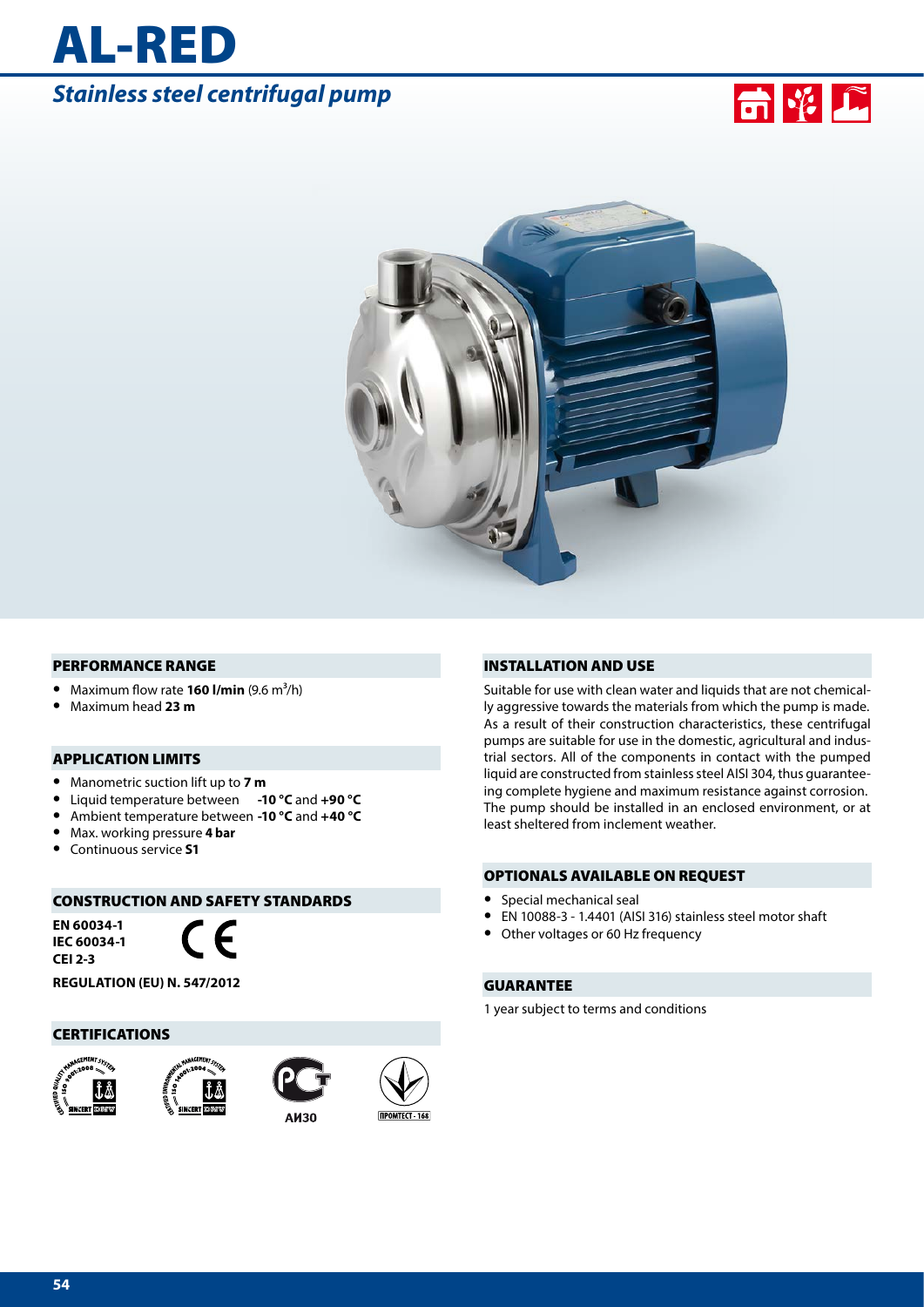



| <b>MODEL</b>       |                   | <b>POWER</b> |           | -37<br>m'/r<br>O          |    | $\sim$<br>$\overline{\phantom{a}}$ | <u>25</u> | $\sim$ $\sim$<br>3.6 | 4.8  | 6.0 | $\overline{\phantom{a}}$ | 8.4 | 9.6 |
|--------------------|-------------------|--------------|-----------|---------------------------|----|------------------------------------|-----------|----------------------|------|-----|--------------------------|-----|-----|
| Single-phase       | Three-phase       | kW           | <b>HP</b> | l/mir                     |    | 20                                 | 40        | 60                   | 80   | 100 | 120                      | 140 | 160 |
| <b>AL-RED 135m</b> | <b>AL-RED 135</b> | 0.75         |           | <b>ILE</b><br>metres<br>п | 23 | 21                                 | 20.5      | 20                   | 18.5 |     | ۔ ا                      | دا  | 10  |

**Q** = Flow rate **H** = Total manometric head **HS** = Suction height Tolerance of characteristic curves in compliance with EN ISO 9906 Grade 3.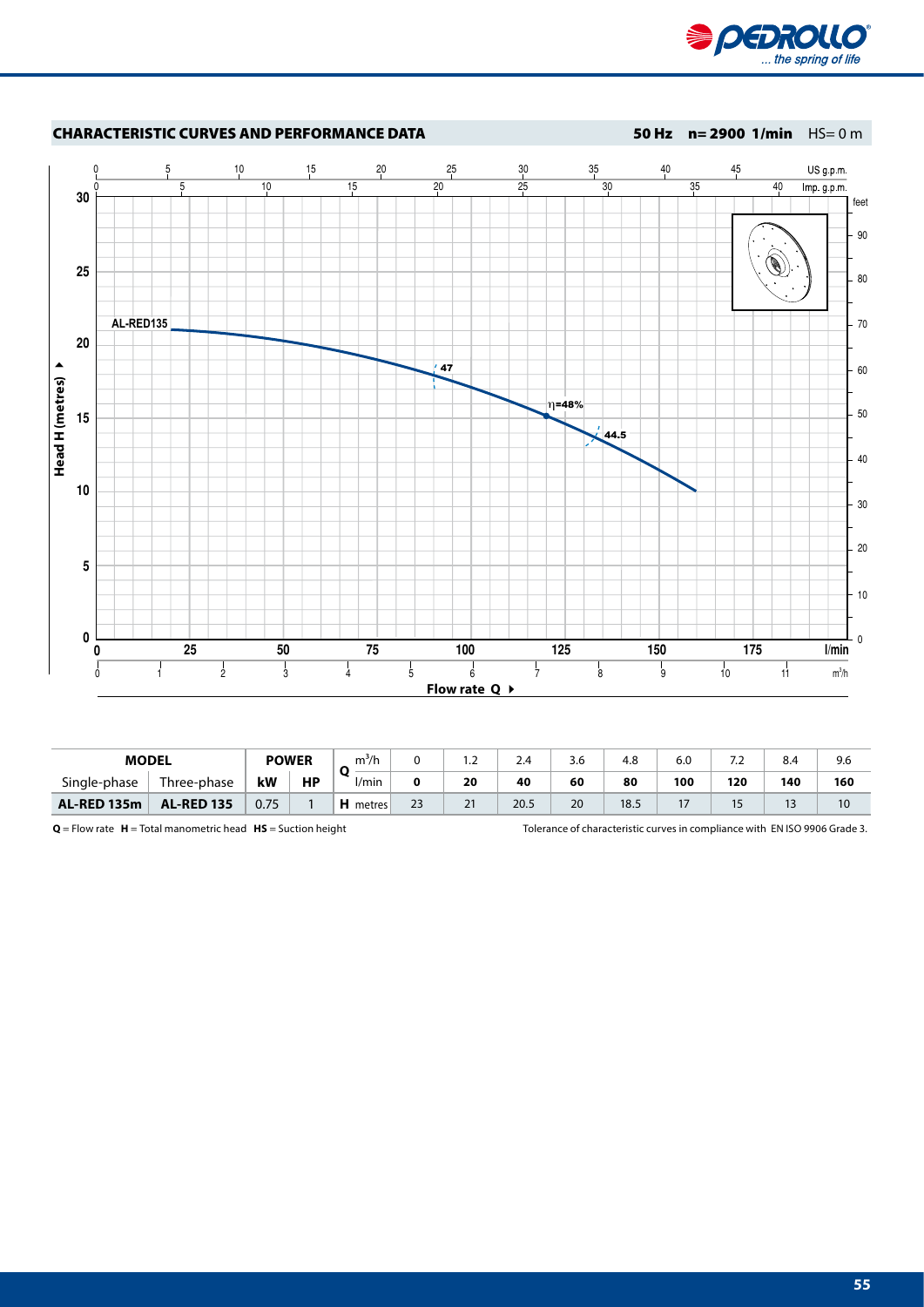# AL-RED

|   | <b>POS. COMPONENT</b>  |                                                                      | <b>CONSTRUCTION CHARACTERISTICS</b>                                                 |                 |                                     |                                                                                                                                                                                                    |
|---|------------------------|----------------------------------------------------------------------|-------------------------------------------------------------------------------------|-----------------|-------------------------------------|----------------------------------------------------------------------------------------------------------------------------------------------------------------------------------------------------|
| 1 | <b>PUMP BODY</b>       |                                                                      | Stainless steel AISI 304, complete with threaded ports in compliance with ISO 228/1 |                 |                                     |                                                                                                                                                                                                    |
| 2 | <b>BODY BACKPLATE</b>  | Stainless steel AISI 304                                             |                                                                                     |                 |                                     |                                                                                                                                                                                                    |
| 3 | <b>IMPELLER</b>        | Stainless steel AISI 304                                             |                                                                                     |                 |                                     |                                                                                                                                                                                                    |
| 4 | <b>MOTOR SHAFT</b>     | Stainless steel EN 10088-3 - 1.4104                                  |                                                                                     |                 |                                     |                                                                                                                                                                                                    |
| 5 | <b>MECHANICAL SEAL</b> | <b>Seal</b><br><b>Model</b>                                          | <b>Shaft</b><br><b>Diameter</b>                                                     | Stationary ring | <b>Materials</b><br>Rotational ring | Elastomer                                                                                                                                                                                          |
|   |                        | <b>AR-14</b>                                                         | $Ø$ 14 mm                                                                           | Ceramic         | Graphite                            | <b>NBR</b>                                                                                                                                                                                         |
| 6 | <b>BEARINGS</b>        | 6203 ZZ / 6203 ZZ                                                    |                                                                                     |                 |                                     |                                                                                                                                                                                                    |
| 7 | <b>CAPACITOR</b>       | Capacitance<br>(230 V or 240 V)<br>20 µF 450 VL                      | (110V)<br>60 µF 300 VL                                                              |                 |                                     |                                                                                                                                                                                                    |
| 8 | <b>ELECTRIC MOTOR</b>  | <b>AL-RED 135:</b><br>- Insulation: F class.<br>- Protection: IP X4. | three-phase 230/400 V - 50 Hz.                                                      |                 |                                     | AL-RED 135m: single-phase 230 V - 50 Hz with thermal overload protector built-in to the winding.<br>Pump fitted with the three-phase motor option offers IE2 (IEC 60034-30) class high performance |

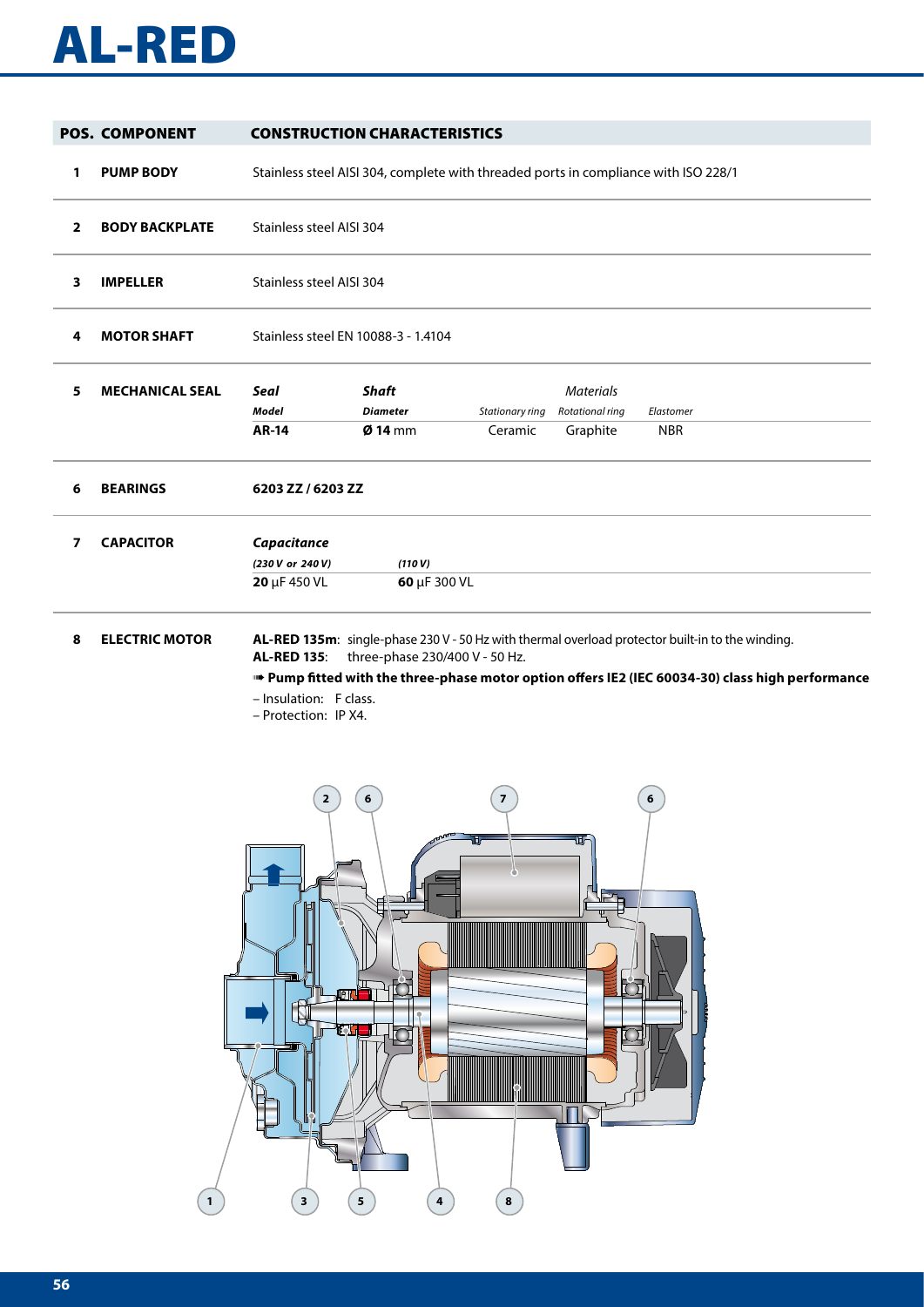

# DIMENSIONS AND WEIGHT





| <b>MODEL</b> |             |                 | <b>PORTS</b>    |           | <b>DIMENSIONS mm</b> |     |    |     |     | kg  |     |      |    |     |             |
|--------------|-------------|-----------------|-----------------|-----------|----------------------|-----|----|-----|-----|-----|-----|------|----|-----|-------------|
| Single-phase | Three-phase | DN <sub>1</sub> | DN <sub>2</sub> | a         |                      |     | h1 | h2  | h3  | n   | 'nì | w    |    | '~  | $\sim$<br>◡ |
| AL-RED 135m  | AL-RED 135  | $1\frac{1}{4}$  | 11              | 21<br>، ب | 296                  | 206 | 97 | 103 | 200 | 186 | 135 | 73.5 | 10 | 9.1 | 9.0         |

# ABSORPTION

| <b>MODEL</b> | <b>VOLTAGE</b> (single-phase) |       |          | <b>MODEL</b>      | <b>VOLTAGE</b> (three-phase) |      |       |       |       |       |
|--------------|-------------------------------|-------|----------|-------------------|------------------------------|------|-------|-------|-------|-------|
| Single-phase | 230 V                         | 240 V | 110 V    | Three-phase       | 230V                         | 400' | 690 V | 240 V | 415 V | 720 V |
| AL-RED 135m  | 5.0 A                         | 4.8 A | 10.0 $A$ | <b>AL-RED 135</b> | 3.1A                         | 1.8A | 1.0A  | 3.0A  | 1.7A  | 1.0A  |

# PALLETIZATION

| <b>MODEL</b> |                   | <b>GROUPAGE</b> |      |         | <b>CONTAINER</b> |       |      |            |         |  |
|--------------|-------------------|-----------------|------|---------|------------------|-------|------|------------|---------|--|
|              | n°                |                 | kq   |         | $n^{\circ}$      |       | kq   |            |         |  |
| Single-phase | Three-phase       | pumps           | (mm) | $1\sim$ | $3\sim$          | pumps | (mm) | $1_{\sim}$ | $3\sim$ |  |
| AL-RED 135m  | <b>AL-RED 135</b> | 70              | 1450 | 661     | 654              | 112   | 2240 | 1043       | 1032    |  |